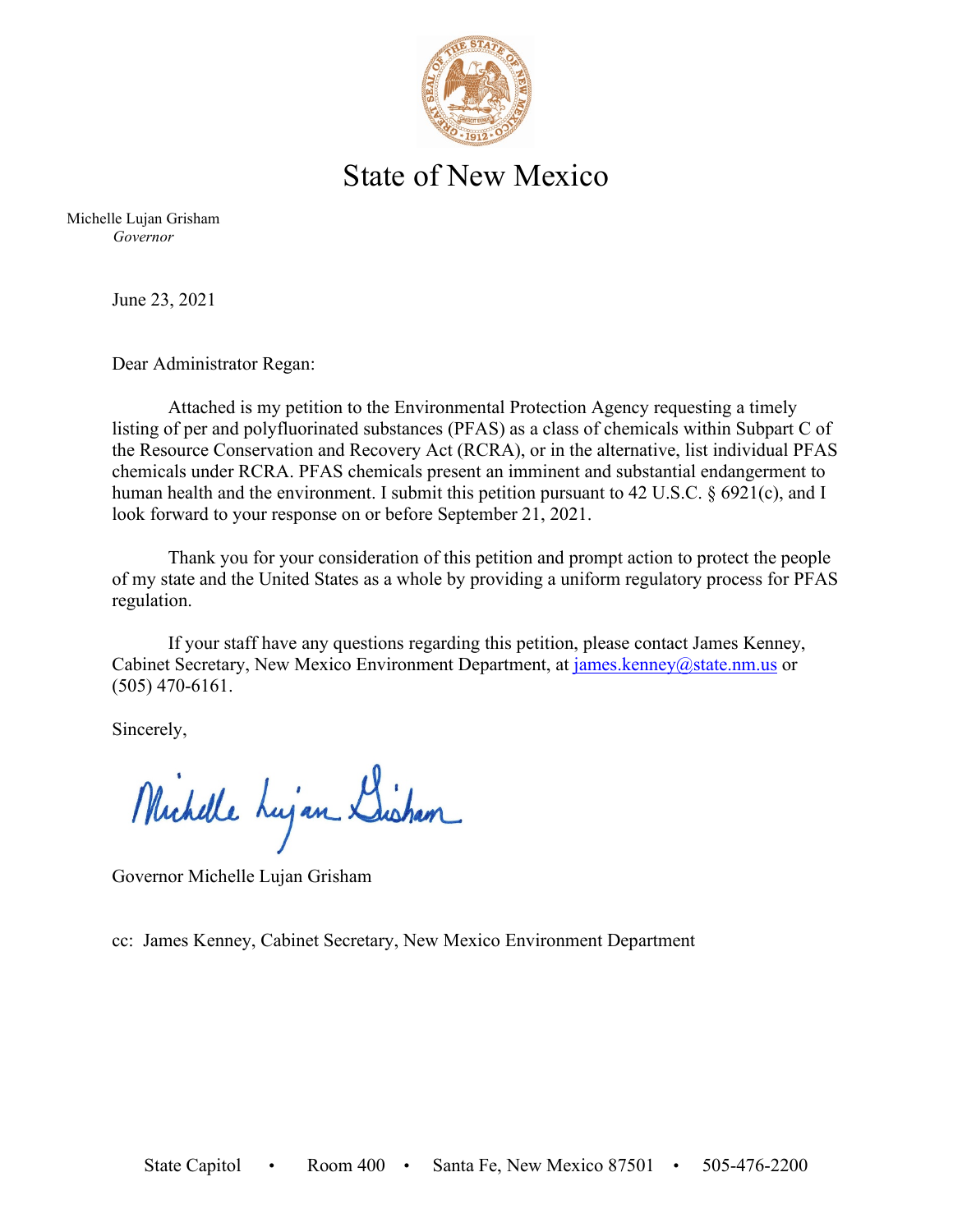## I. Introduction

My name is Michelle Lujan Grisham, and I serve as the Governor of the State of New Mexico. Pursuant to 42 U.S.C. § 6921(c), I submit this Petition to the Administrator of the U.S. Environmental Protection Agency ("EPA") requesting listing of the class of per- and polyfluoroalkyl substances ("PFAS") as a hazardous waste pursuant to Subtitle C of the Resource Conservation and Recovery Act ("RCRA"), or in the alternative, list individual PFAS chemicals under RCRA known to have harmful effects to humans and the environment. I implore EPA to do what is immediately necessary to protect the people and environment of the United States from the real and potentially devastating effects of exposure to PFAS.

Without regulatory action addressing PFAS chemicals from their manufacturing to disposal, the people of the United States will continue to remain at risk from the toxic characteristics of this class of chemicals. I recognize that other entities have submitted petitions to EPA requesting that the Administrator list PFAS as hazardous waste. Specifically, the Environmental Law Clinic at the University of California, Berkeley ("UCB Petition") and the Public Employees for Environmental Responsibility ("PEER Petition") both filed petitions that are currently pending before EPA.<sup>[1](#page-1-0)</sup> Those organizations have provided a wealth of technical data as well as individualized instances of PFAS impacts across the country. I urge the Administrator to consider these petitions in conjunction with mine and expeditiously act to protect the citizens of the United States from the present and future impacts from unregulated PFAS and GenX manufacture, use, disposal, and contamination.

Through the New Mexico Environment Department ("NMED"), I am responsible for protecting and restoring the environment and fostering a healthy and prosperous New Mexico for present and future generations.[2](#page-1-1) NMED administers New Mexico's Hazardous Waste Act, NMSA 1978, Sections 74-4-1 to -14, and New Mexico's RCRA program.

New Mexico has demonstrated and documented PFAS contamination in several areas; most of these sites are directly related to U.S. Department of Defense ("DOD") activities at Cannon and Holloman Air Force Bases. These actions have directly contaminated or threatened dairy farms surrounding Cannon Air Force Base, areas on the bases themselves, and Lake Holloman, thereby causing substantial harm to human health, New Mexico's agricultural industries, recreation, and tourism.

II. Statement of Need and Justification

Listing of PFAS under RCRA is absolutely necessary to provide EPA and states the framework to regulate PFAS from the cradle to the grave. Without a uniform regulatory process addressing PFAS from manufacture to disposal, states like New Mexico will be left attempting to use a patchwork of statutory and regulatory authorities that may or may not provide enough oversight

<span id="page-1-0"></span><sup>1</sup> [https://www.epa.gov/sites/production/files/2020-](https://www.epa.gov/sites/production/files/2020-04/documents/pfas_petition_for_haz_waste_jan_2020_metadata_added.pdf)

[<sup>04/</sup>documents/pfas\\_petition\\_for\\_haz\\_waste\\_jan\\_2020\\_metadata\\_added.pdf;](https://www.epa.gov/sites/production/files/2020-04/documents/pfas_petition_for_haz_waste_jan_2020_metadata_added.pdf)

<span id="page-1-1"></span>[https://eee.epa.gov/sites/production/files/2020-04/documents/peer\\_pfas\\_rulemaking\\_petition\\_metadata\\_added.pdf.](https://eee.epa.gov/sites/production/files/2020-04/documents/peer_pfas_rulemaking_petition_metadata_added.pdf) <sup>2</sup> Testimony of James Kenney, U.S. Senate Committee on Environment and Public Works, June 9, 2021, [https://www.epw.senate.gov/public/?a=Files.Serve&File\\_id=0466E61D-85E2-4678-8196-3C2EA1025351.](https://www.epw.senate.gov/public/?a=Files.Serve&File_id=0466E61D-85E2-4678-8196-3C2EA1025351)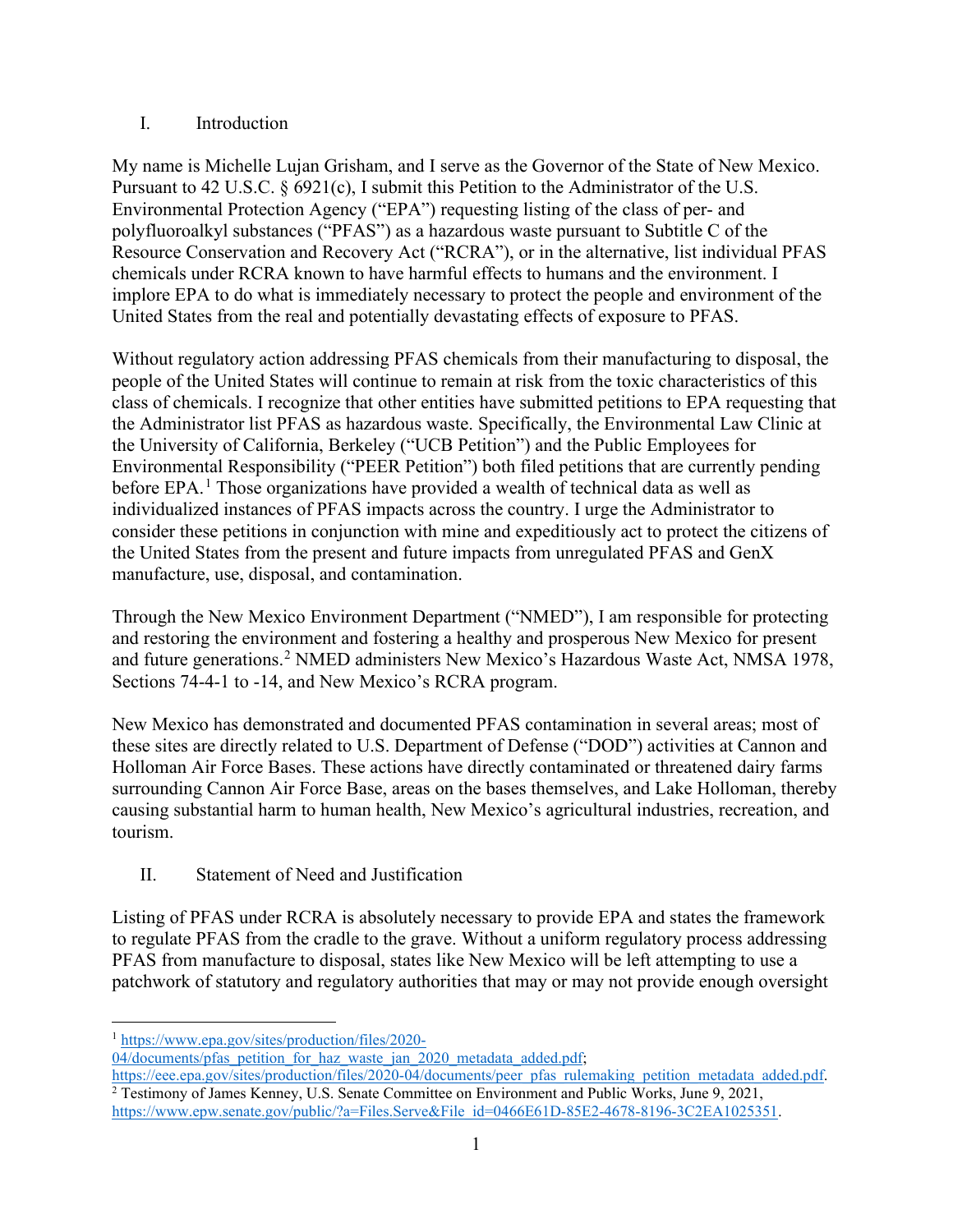to protect workers, consumers, users, and disposers of PFAS from the known harms associated with exposure.

PFAS are a large class of synthetic fluorinated organic compounds.<sup>[3](#page-2-0)</sup> Each of these chemicals utilizes a chain of carbon atoms which may be fully (per) or partly (poly) fluorinated.<sup>[4](#page-2-1)</sup> Because of their ability to repel oil and water, manufacturers produced PFAS for a variety of industries and products, including surface treatments for soil, stain, and water resistance; surface treatments of textiles, paper, and metals; and for specialized applications, including fire suppression.<sup>[5](#page-2-2)</sup> In 2014, EPA considered PFAS to be emerging contaminants, the effects of which were not completely understood.<sup>[6](#page-2-3)</sup> Since that time we have continued to learn more about the characteristics and dangers of PFAS for human health and the environment.

The dangers are becoming all too evident. Exposure to certain PFAS has been associated with cancer, diabetes, liver damage, high cholesterol, obesity, thyroid disease, asthma, immune system dysfunction, reduced fertility, low birth weight, and effects on children's cognitive and neurobehavioral development.<sup>[7](#page-2-4)</sup> The toxicity, mobility and bioaccumulation potential of Perfluorooctanesulfonic acid ("PFOS") and Perfluorooctanoic acid ("PFOA"), as well as other PFAS, result in adverse effects on the environment and human health,<sup>[8](#page-2-5)</sup> and when more than one PFAS compound is present, those adverse effects become more severe.<sup>[9](#page-2-6)</sup> New Mexico recognized the dangers of PFAS in 2018 when its Water Quality Control Commission added three PFAS to the list of toxic pollutants as they relate to ground water and surface water. 20.6.2.3103(A)(2) NMAC and 20.6.2.7(T)(2)(s) NMAC.<sup>[10](#page-2-7)</sup>

New Mexico faces particular impact from the use of Aqueous Film Forming Foam ("AFFF"), the concentrate of which contains PFOA and PFOS. <sup>[11](#page-2-8)</sup> AFFF is a firefighting foam developed in the 1960s to be used for flammable liquid fire extinguishment.[12](#page-2-9) Training with AFFF is a critical part of proper AFFF use, and my state has contaminated areas directly associated with those training activities. AFFF was primarily used on Air Force installations, including Cannon and Holloman Air Force Bases, at fire training areas, but has also been used, stored, or released in other locations from

<span id="page-2-4"></span><sup>7</sup> See: https://www.epw.senate.gov/public/\_cache/files/2/2/22ca7c4b-b1dc-4a12-9264-

<span id="page-2-5"></span><sup>8</sup> ATDSR, An Overview of Perfluoroalkyl and Polyfluoroalkyl Substances and Interim Guidance for Clinicians *Responding to Patient Exposure Concerns*, at 1 (June 7, 2017), *available at* 

https://www.atsdr.cdc.gov/pfc/docs/pfas\_clinician\_fact\_sheet\_508.pdf**.** 

<span id="page-2-0"></span><sup>3</sup> *See* U.S. EPA Technical Fact Sheet—PFOS and PFOA (Nov. 2017), *available at*  https://www.epa.gov/sites/production/files/2017-

<span id="page-2-1"></span><sup>12/</sup>documents/ffrrofactsheet\_contaminants\_pfos\_pfoa\_11-20-17\_508\_0.pdf. 4 *Id*.

<span id="page-2-2"></span><sup>5</sup> *Id*.

<span id="page-2-3"></span><sup>6</sup> U.S. EPA, *Emerging Contaminants Fact Sheet – Perfluorooctane Sulfonate (PFOS) and Perfluorooctanoic Acid (PFOA)* (March 2014), https://nepis.epa.gov/Exe/ZyPDF.cgi/P100LTG6.PDF?Dockey=P100LTG6.PDF.

<span id="page-2-6"></span><sup>9</sup> *See* U.S. Dep't of Health and Human Services and Centers for Disease Control and Prevention, *Fourth National Report on Human Exposure to Environmental Chemicals*, Updated Tables (March 2018), *available at*  https://www.cdc.gov/exposurereport/pdf/FourthReport\_UpdatedTables\_Volume1\_Mar2018.pdf**.**  $10$  https://www.srca.nm.gov/parts/title20/20.006.0002.html

<span id="page-2-8"></span><span id="page-2-7"></span><sup>&</sup>lt;sup>11</sup> Although manufacturers of AFFF in the United States now use PFAS other than PFOS, early studies of the replacement PFAS, including what are known as C6 products, indicate that they are nearly as harmful.

<span id="page-2-9"></span><sup>12</sup> U.S. EPA, *Emerging Contaminants Fact Sheet – Perfluorooctane Sulfonate (PFOS) and Perfluorooctanoic Acid (PFOA)*, *supra* note 4, at 2.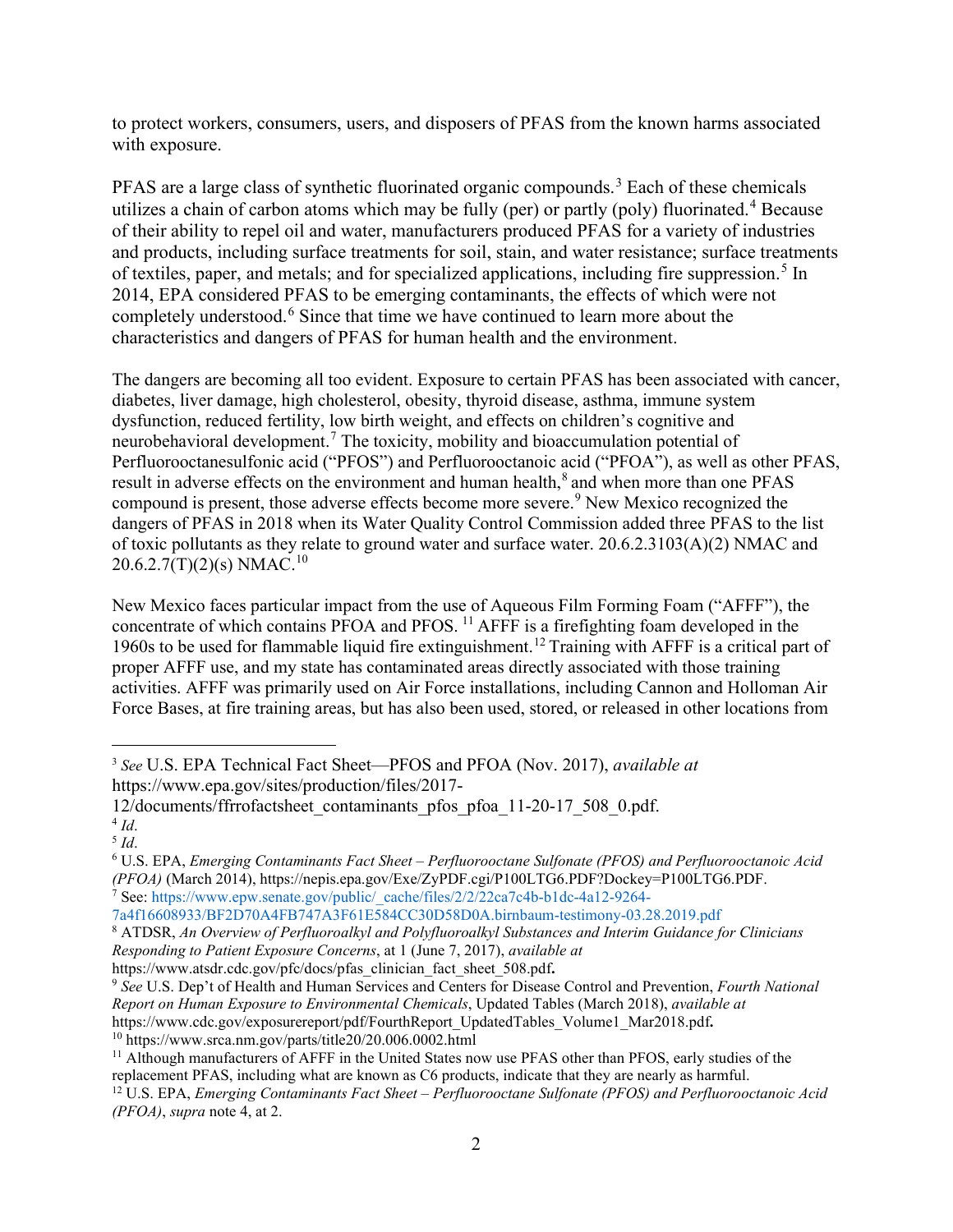hangar fire suppression systems, at firefighting equipment testing and maintenance areas, and during emergency response actions for fuel spills and mishaps.

One specific example of contamination due to PFAS use and disposal in southern New Mexico is Lake Holloman, located about one mile from Holloman Air Force Base. Lake Holloman has been recognized as a state Watchable Wildlife viewing area since 1996. This area provides foraging and nesting habitat for over 73 species of migrating and resident wetland birds. It is the most important area in the Tularosa Basin for shorebirds like Wilson's phalarope and snowy plovers.<sup>[13](#page-3-0)</sup> The results of recent sampling from Lake Holloman taken by the New Mexico Department of Health with the assistance of NMED confirm extremely high levels of PFAS throughout the lake that put the State's citizens and natural resources at risk of harm. Specifically, PFOA was detected at levels as high as 5,900,000 parts per trillion (ppt), more than 84,000 times the EPA's health advisory of 70 ppt, and PFOS was detected as high as 1,600,000 ppt, more than 22,000 times the EPA health advisory.

In spite of the known and continuing contamination at Lake Holloman and multiple other locations, New Mexico faces continued roadblocks from federal facilities who refuse to act quickly to remediate PFAS contamination. In particular, even though PFAS meets the statutory definition of a hazardous waste, the DOD filed an action in federal district court challenging New Mexico's legal authority to regulate PFAS pursuant to RCRA and attempting to reshape congressional intent and authority given to EPA and the states. Because of this unwarranted challenge, New Mexico continues to expend our limited resources defending its ability to regulate, rather than spending those resources on ensuring remediation of the PFAS contamination and protection of human health and the environment.

From an economic perspective, agriculture is an integral part of New Mexico's cultural and economic identity. We are the top state in the country in chile production, second in pecans, in the top 10 in milk production and have the largest average dairy herd size in the nation. According to the most recent U.S. Census of Agriculture, there are 24,800 farms in our state and agriculture and food products are among New Mexico's top five exports. Our agricultural industry employs over 23,000 people in the state with cash receipts approaching \$3 billion annually. Yet, PFAS is putting our cultural and economic identity at risk.

In October 2018, a Curry County, New Mexico dairy farmer that borders Cannon Air Force Base learned his water was contaminated with PFAS. The milk was tested and the New Mexico Department of Agriculture worked with the U.S. Food and Drug Administration (FDA) to risk warning levels for PFAS in milk. The milk was immediately pulled off the market. Since then, the dairy farmer has had to destroy tens of millions of gallons of milk, losing millions of dollars in revenue that otherwise would have recirculated in our state and national economy. This economic impact is in addition to the as yet unknown health impact the dairy farmer and his family may endure because of the DOD's PFAS contamination of the water. New Mexico's agricultural reputation is essential to both the nation's milk supply and our state economy. Other farms near Cannon Air Force Base could face a similar catastrophic fate. Given that Curry County is one of the nation's top milk producers, we will continue to safeguard our agricultural products from PFAS contamination through

<span id="page-3-0"></span><sup>13</sup> *See* Lake Holloman Recreational Area Development Environmental Assessment (Aug. 2009), *available at* [https://apps.dtic.mil/dtic/tr/fulltext/u2/a636343.pdf.](https://apps.dtic.mil/dtic/tr/fulltext/u2/a636343.pdf)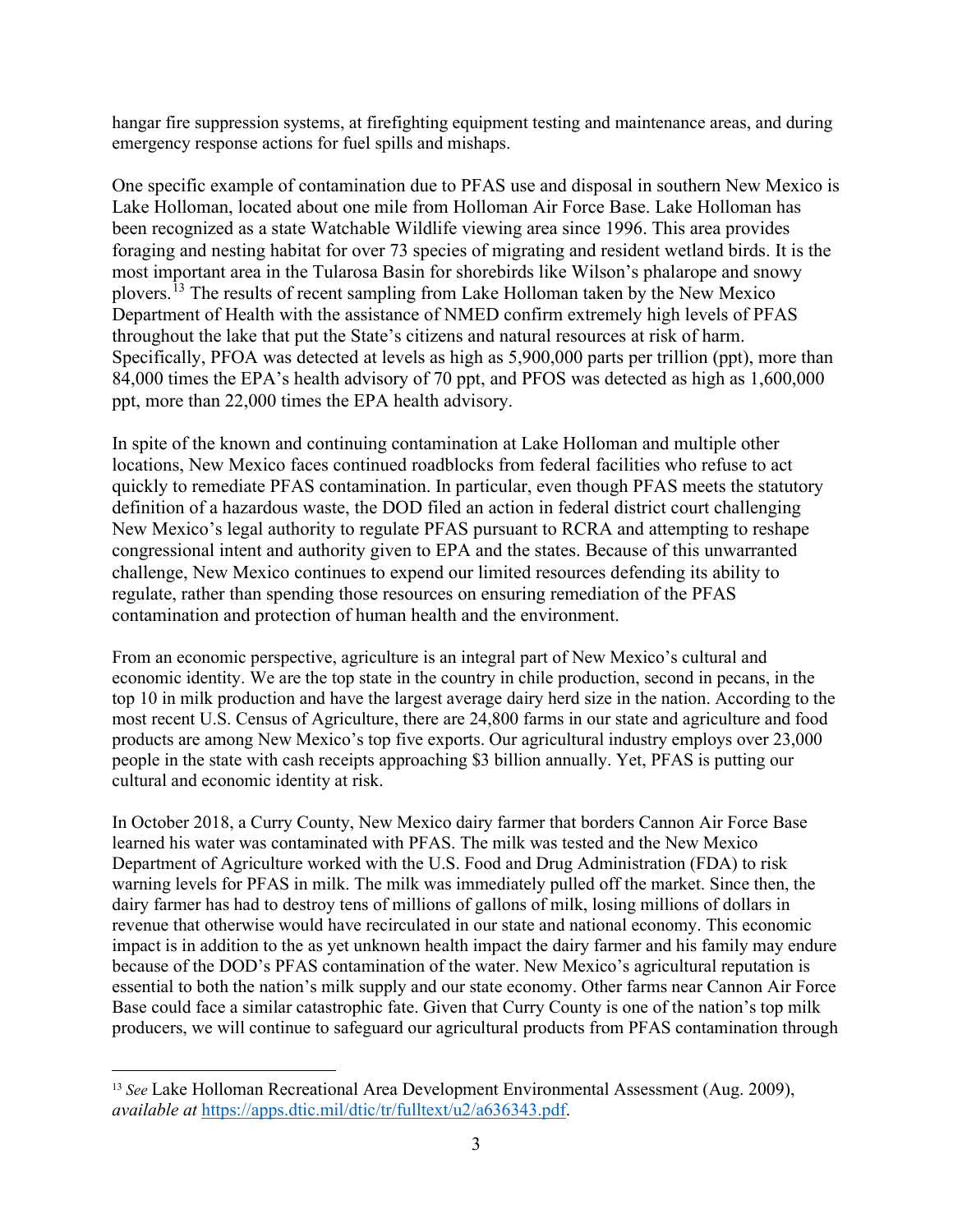prevention and analytical testing in the absence of clear national standards from the EPA and through our efforts to get the DOD to clean up the water it has contaminated with PFAS.

Tourism is also essential to New Mexico's economy. Our Tourism Department reports that we have a high percentage of out-of-state visitors who come to New Mexico for outdoor recreation activities, such as river rafting, fly fishing, camping, boating and wildlife viewing along our State's scenic waters. Visitors spent \$846 million on recreation in New Mexico in 2017, supporting 13,000 direct jobs. This is more than twice as many jobs as supported by the energy and mining sectors in our state, combined. The New Mexico Department of Game and Fish reports there are 160,000 anglers who fish in New Mexico, spending \$268 million on these activities annually. The nationally leading New Mexico Outdoor Recreation Division, created through legislation in 2019, is tasked with increasing outdoor recreation-based economic development, tourism and ecotourism; recruiting new outdoor recreation business to New Mexico; and promoting education about outdoor recreation's benefits to public health.

As an example of how PFAS contamination could impact tourism, extremely high levels of PFAS were detected in Lake Holloman as discussed above, where PFAS was released into the environment through decades of the USAF's use of AFFF. Lake Holloman is considered an important habitat for birds, and also serves as a valuable recreational resource to the community surrounding the base, as it is used for boating, bird watching, and camping. In 2019, the New Mexico Attorney General requested the USAF close Lake Holloman and the New Mexico Department of Health directed the public to avoid all contact with the water in Lake Holloman, including drinking or swimming, in order to protect the public from the ongoing PFAS contamination.

Finally, from a consumer standpoint, water or stain resistant sprays containing PFAS are offered to customers by some retailers who sell furniture, rugs and textiles. When these household goods are purchased, retailers offer and apply water- or stain-resistant sprays containing PFAS. Often, the water- or stain-resistant application takes place at a retail store or local warehouse prior to the consumer picking up their purchase. The retailer applies the spray to the household product, cleans up any waste, and disposes of any waste generated from the process. The use of these chemicals by retailers is largely unregulated and may present a risk to consumers, employees, municipal wastewater treatment facilities, and solid waste management facilities. Ultimately, the consumer may not be aware that their stain- or water-resistant furniture, rug or textile may contain PFAS chemicals. This area needs greater study, disclosure and possibly regulation to prevent human and wildlife exposure to PFAS.

## III. RCRA is the Correct Method of Regulation for PFAS

As our body of PFAS-related knowledge grows, it is becoming clear that the breadth and threat presented by PFAS requires listing as a hazardous waste pursuant to RCRA Subpart C. Subpart C is appropriate because PFAS demonstrates the characteristics of a toxic waste. Listing as a hazardous waste would allow New Mexico and other similarly situated states to implement regulations uniformly and through existing local programs.

Congress enacted RCRA in 1976 in response to "a rising tide of scrap, discarded, and waste materials" that had become a matter of national concern. In enacting RCRA, Congress declared it a national policy "that, wherever feasible, the generation of hazardous waste is to be reduced or eliminated as expeditiously as possible. Waste that is nevertheless generated should be treated,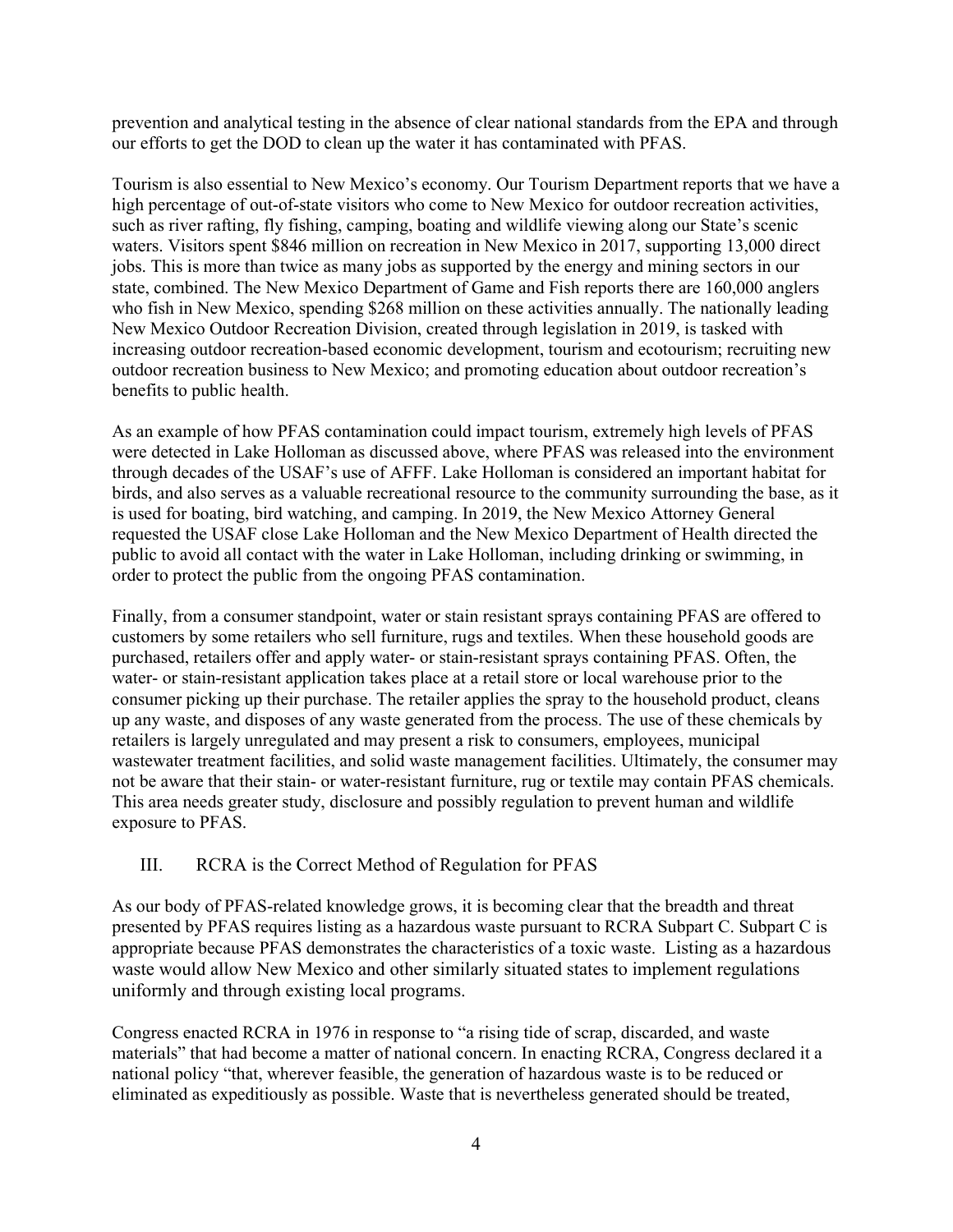stored, or disposed of so as to minimize the present and future threat to human health and the environment." Congress recognized, however, that "the collection of and disposal of solid wastes should continue to be primarily the function of State, regional, and local agencies. …", and RCRA allows any state to administer and enforce a hazardous waste program subject to authorization from the EPA. EPA authorized New Mexico's hazardous waste program pursuant to RCRA in 1985. 40 C.F.R. § 242.1601(a). EPA delegated New Mexico primary responsibility for enforcing its hazardous waste management program. 40 C.F.R. § 272.1601(b).

By definition, a solid waste is, "any garbage, refuse, sludge from a waste treatment plant, water supply treatment plant, or air pollution control facility and other discarded material, including solid, liquid, semisolid, or contained gaseous material resulting from industrial commercial, mining, and agriculture operations, and from community activities." 42 U.S.C. § 6903(27). A hazardous waste is "a solid waste which because of its quantity, concentration, or physical, chemical, or infectious characteristics may (A) cause, or significantly contribute to an increase in mortality or an increase in serious irreversible, or incapacitating reversible, illness; or (B) pose a substantial present or potential hazard to human health or the environment when improperly treated, stored, transported, or disposed or, or otherwise managed." 42 U.S.C. § 6903(5). Notably, the definition of hazardous waste includes solid wastes that pose a threat to human health and the environment as well as those that *may* pose a threat. *American Chemistry Council v. EPA*, 337 F.3d 1060, 1064 (D.C. Cir. 2003) (emphasis added). As stated above, PFAS are dangerous; specifically, PFAS are toxic. New Mexicans have experienced this first-hand. In my state, discarded AFFF containing PFAS directly caused groundwater contamination. This contamination led to ongoing direct threats to human health and the environment.

In order for a waste to be considered characteristic for toxicity, it must contain one of the constituents listed in Table 1 of 261.24. 40 C.F.R. § 261.24(a). Federal regulations require that the Administrator shall list a solid waste as a hazardous waste upon determining that the solid waste exhibits any of the characteristics of hazardous waste identified in Subpart C of RCRA; it is found to be fatal to human in low doses; or it contains any of the listed toxic constituents in Appendix VIII combined with consideration of factors listed in  $(a)(3)(i) - (xi)$ . 40 C.F.R. §  $261.11(a)(1) - (3)$ . Additionally, substances are only placed on Appendix VIII if they have been shown in scientific studies to have toxic, carcinogenic, mutagenic or teratogenic effects on humans or other life forms.

Fluorine is listed as a toxic constituent in Appendix VIII to 40 C.F.R. part 261. As mentioned above and more thoroughly demonstrated by UCB and PEER in their petitions, at their foundation, PFAS include a chain of carbon atoms bonded to fluorine atoms. Both UCB and PEER provide a thorough and well-reasoned explanation as to how PFAS meets the criteria for listing required by 40 C.F.R. § 261.11, particularly 40 C.F.R. § 261.11(a)(3)(i) – (xi). Based on their well explained and reasoned arguments, I hereby incorporate by reference Sections IV. through VI. of the UCB Petition and Sections III. through V. of the PEER Petition and the associated legal and scientific arguments made in those sections. With this information, EPA should have sufficient evidence and data to begin the process of amending Table 1 of 40 C.F.R. § 261.24 to include PFAS. This will allow uniform and meaningful regulation of PFAS. Furthermore, the scientific record provides that PFAS could be a candidate for listing in Appendix VIII itself.